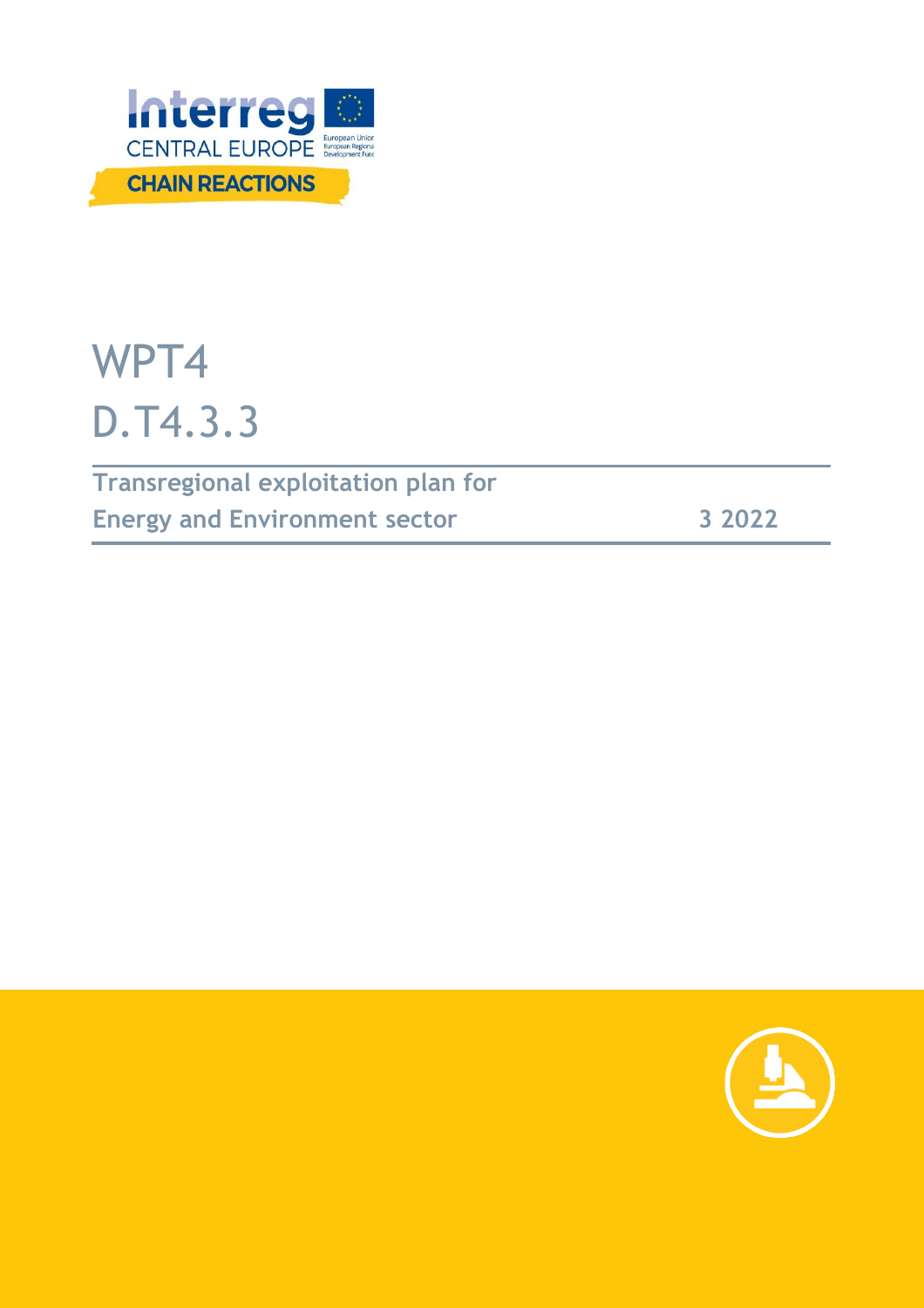



| <b>Project information</b>               |                                                                   |  |  |  |
|------------------------------------------|-------------------------------------------------------------------|--|--|--|
| Project Index Number:                    | CE1519                                                            |  |  |  |
| Project Acronym:                         | <b>CHAIN REACTIONS</b>                                            |  |  |  |
| Project Title:                           | Driving smart industrial growth through value chain innovation    |  |  |  |
| Website:                                 | https://www.interreg-central.eu/Content.Node/CHAIN-REACTIONS.html |  |  |  |
| Start Date of the Project:               | 01.04.2019                                                        |  |  |  |
| Duration:                                | 36 Months                                                         |  |  |  |
| <b>Document Control page</b>             |                                                                   |  |  |  |
| Deliverable Title (overall):             | D.T4.3.1-5: Transregional exploitation plans                      |  |  |  |
| Deliverable Title                        | D.T4.3.3 - Transregional exploitation plan for                    |  |  |  |
| (target sector):                         | <b>Energy and Environment sector</b>                              |  |  |  |
| Lead Contractor of the De-<br>liverable: | PP2 - Styrian Technology Park                                     |  |  |  |
| Responsible PP duo of:                   | $PP2 - STP$                                                       |  |  |  |
|                                          | $PP10 - R-Tech$                                                   |  |  |  |
| Authors:                                 | <b>STP</b><br>R-Tech                                              |  |  |  |
| <b>Contractual Delivery Date:</b>        | 31.1.2022                                                         |  |  |  |
| <b>Actual Delivery Date:</b>             | 23.03.2022                                                        |  |  |  |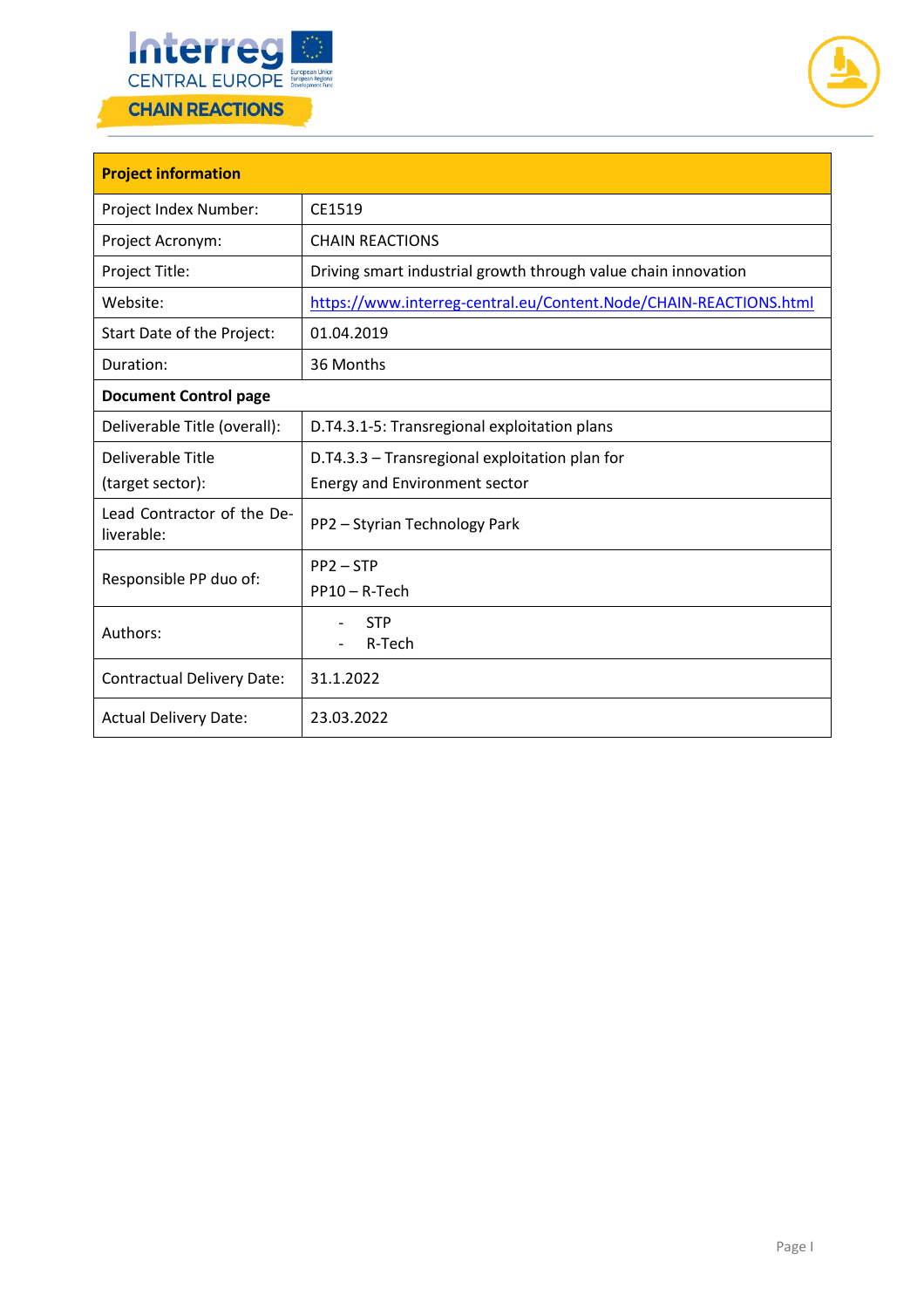



# **Table of content**

# **Abbreviations**

- IGA Innovation and Growth Alliance
- TIA Transnational Innovation Activities
- TIIA Transnational industrial innovation Agenda
- TEP Transnational Exploitation Plan
- OCS Open Collaboration Space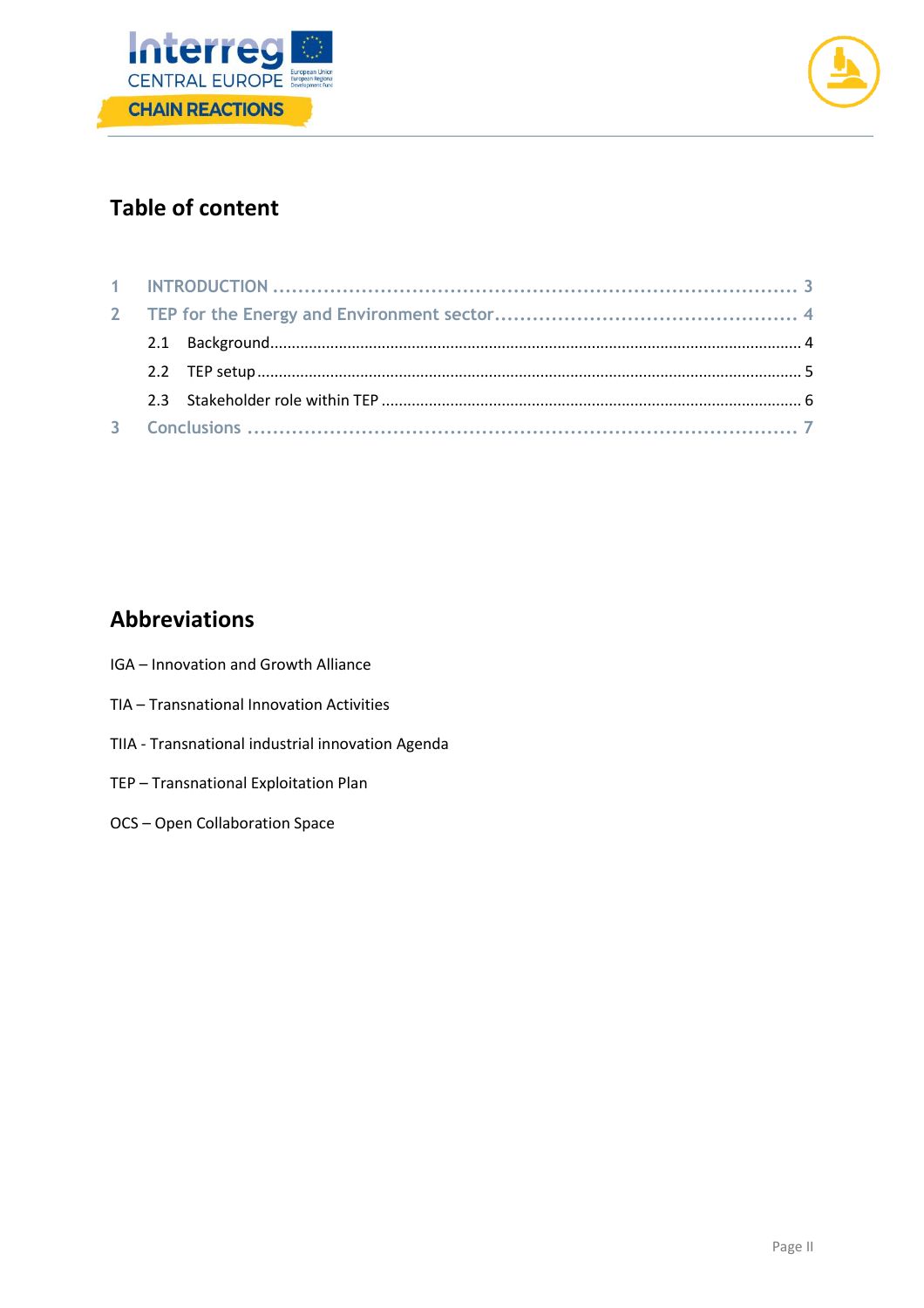



## <span id="page-3-0"></span>**1 INTRODUCTION**

CHAIN REACTIONS project addresses the challenge for industrial regions not benefitting from innovation activities from large leading corporations to increase regional capacity to absorb new knowledge and turn it into competitiveness edge and business value. There is a strong need to help SMEs to overcome capacity shortages for innovation and integration into transnational value chains. The project aims at empowering regional ecosystems with the knowledge and tools to help businesses overcome those barriers and generate sustained growth through value chain innovation.

In order to create transnational open spaces for collaboration (e.g. value chain based) the activities for Building open collaboration spaces for transnational RIS3 implementation (WPT4), will be based on previous project activities, mostly IGAs established in each of the target regions (O.T2.1) and Value chain innovation models and instruments implemented in each target region as a driver to S3 (O.T3.2).

More specifically, the activities for preparation of **Thematic transnational exploitation plans and open collaboration spaces** (O.T4.3) will be based on **Thematic industrial innovation roadmaps** (O.T4.1), which have been developed in each of the selected industrial sectors by transnational networks of relevant innovations stakeholders will be established and build on identified technological and societal trends of potential innovative developments (technologies, processes, business models and their interactions) and **Thematic innovation agendas** (O.T4.2).

For the purpose of setting up Thematic transnational exploitation plans and open collaboration spaces two activities will take place:

- A.T4.3.1-5: Transregional exploitation plan (TEP) for each of the 5 identified sectors
- A.T4.3.6-10 Transnational open space (TOS) for each of the 5 identified sectors

Overall, the thematic innovation agendas are one of the three outputs within the WPT4, linking the identified potential with plans for transnational exploitation:

- O.T4.1 Thematic industrial innovation roadmaps;
- O.T4.2 Thematic innovation agendas;
- **O.T4.3 Thematic transnational exploitation plans and open collaboration spaces.**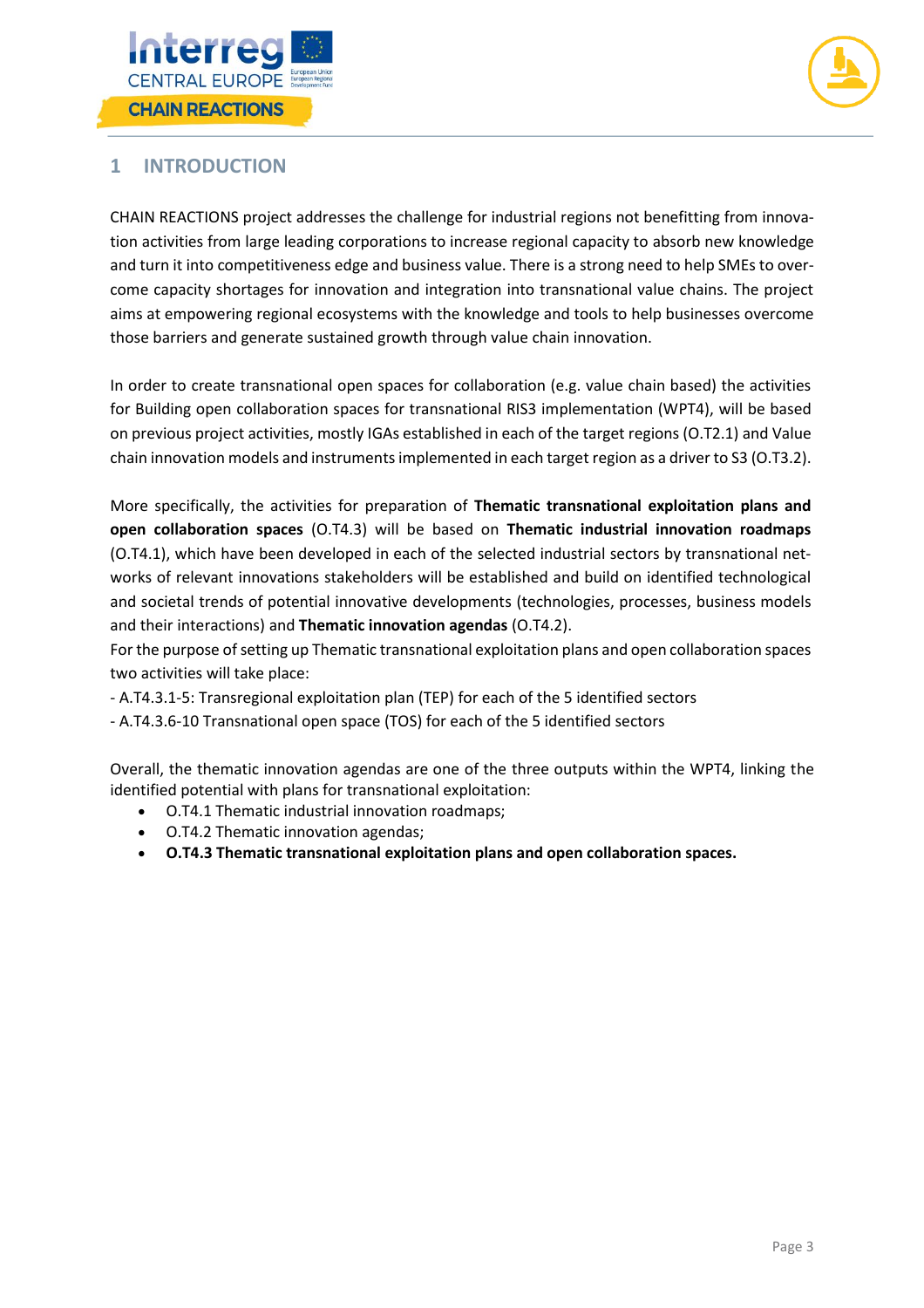



## <span id="page-4-0"></span>**2 TEP for the Energy and Environment sector**

#### <span id="page-4-1"></span>**2.1 Background**

The TEP is based on the previous project activities:

- D.T4.1.6 transnational industrial innovation roadmap workshop,
- D.T4.1.9 transnational industrial innovation roadmap for the Energy and Environment sector,
- D.T4.2.2 Transnational innovation agenda workshop 2,
- D.T4.2.5 Transnational industrial innovation agenda for the Energy and Environment sector.

The Transnational Industrial Innovation Agenda (TIIA) for the Energy and Environment sector, is aiming to achieve exchange of experience and knowledge as well as joint cooperation of companies in the fields of transport (of both cargo and people) and logistics, where impact on the environment can be achieved especially by optimisation of the consumption of energy and usage of alternative energy sources.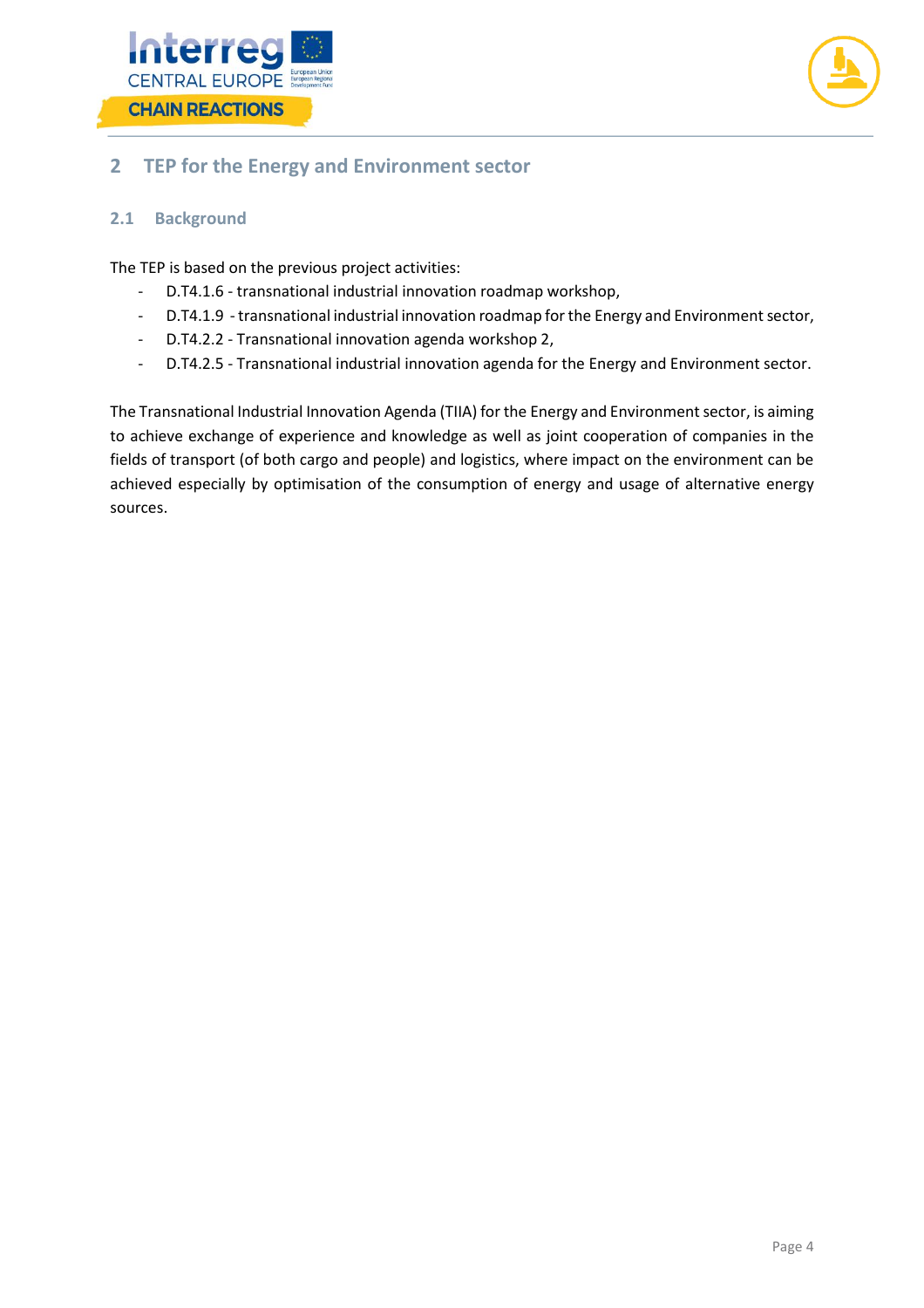



#### <span id="page-5-0"></span>**2.2 TEP setup**

Transregional exploitation plan for the Energy and Environment sector, based on the TIIA of the Vzhodna Slovenia (SI03) Podravje (SI032) and Oberpflaz (DE23) Regensburg, Landkreis (DE238) NUTS3 regions.

| Transnational industrial innovation agenda for the Energy and En- |                  |                                                                                                                                                                                                                          |                                                                                                                            |                         |                                                            |                                                                                                                                                                                                    |  |
|-------------------------------------------------------------------|------------------|--------------------------------------------------------------------------------------------------------------------------------------------------------------------------------------------------------------------------|----------------------------------------------------------------------------------------------------------------------------|-------------------------|------------------------------------------------------------|----------------------------------------------------------------------------------------------------------------------------------------------------------------------------------------------------|--|
| vironment sector.                                                 |                  |                                                                                                                                                                                                                          |                                                                                                                            |                         |                                                            |                                                                                                                                                                                                    |  |
| Name of<br><b>TIA</b>                                             | Timeframe        | Partners in-<br>volved                                                                                                                                                                                                   | Expected im-<br>pact                                                                                                       | Esti-<br>mated<br>costs | Source of<br>founding                                      | Transnational<br><b>stakeholders</b>                                                                                                                                                               |  |
| Optimisa-<br>tion of<br>public<br>transport                       | $2022 -$<br>2026 | Municipality<br>of Maribor<br>(Strategy for<br><b>Smart City</b><br>Maribor)<br>Regional De-<br>velopment<br>Agency for<br>Podravje –<br>Maribor<br>(technical<br>support for<br>implementa-<br>tion of the<br>strategy) | Reduced en-<br>ergy con-<br>sumption in<br>public<br>transport due<br>to implemen-<br>tation of<br>smart tech-<br>nologies | 350.000<br><b>EUR</b>   | Municipal<br>budget,<br>national<br>funding in<br>Slovenia | Memorandum<br>of Understand-<br>ing signed be-<br>tween STP<br>(representing<br>regional net-<br>work of Podra-<br>vje) and R-Tech<br>(representing<br>the Cluster:<br>Mobility and<br>Logistics). |  |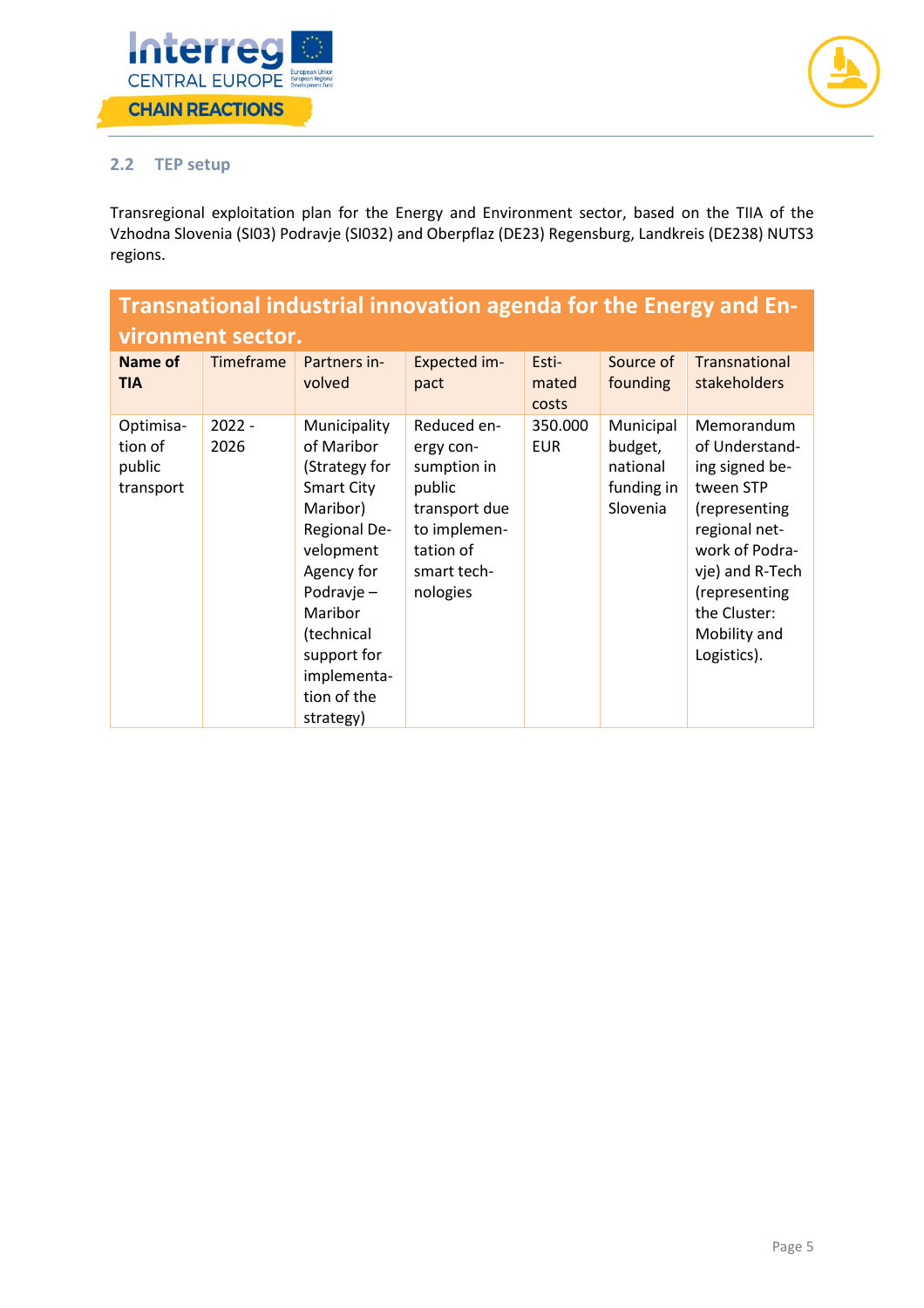



#### <span id="page-6-0"></span>**2.3 Stakeholder role within TEP**

The following stakeholders of Vzhodna Slovenia (SI03) Podravje (SI032) and Oberpflaz (DE23) Regensburg, Landkreis (DE238) NUTS3 regions will be responsible for the implementation of the TEP.

| <b>Stakeholder</b>   | <b>Region</b> | <b>Role within TEP</b>                                         |
|----------------------|---------------|----------------------------------------------------------------|
| <b>Styrian Tech-</b> | Podravje      | Contact point and coordinator of activities within the region  |
| nology Park          |               | of Podravje                                                    |
| <b>R-Tech</b>        | Regensburg,   | Contact point and coordinator of activities within the region  |
|                      | Landkreis     | Of Regensburg, Landkreis                                       |
| <b>Municipality</b>  | Podravje      | Implementation of smart solutions in public transport mobility |
| of Maribor           |               |                                                                |
| Regional             | Podravje      | Support in implementation of smart solutions in the region     |
| <b>Development</b>   |               | of Podravje                                                    |
| <b>Agency for</b>    |               |                                                                |
| Podravje-            |               |                                                                |
| <b>Maribor</b>       |               |                                                                |